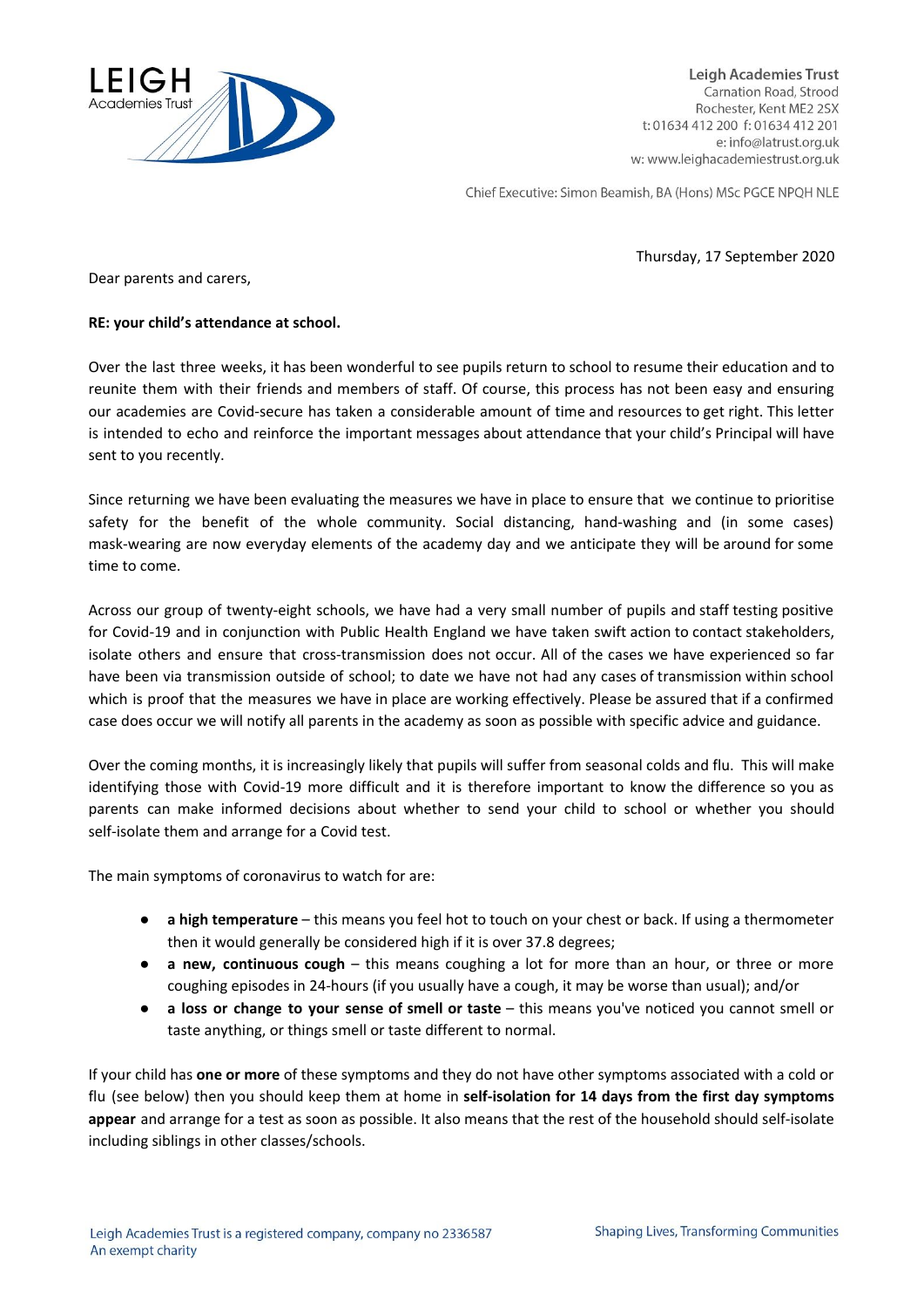If the result is negative then they can return to school immediately. However, **if the test result is positive, self-isolation should continue in line with government guidance and the school should be informed** immediately by phone so that we can act to protect others with whom your child may have had contact. If you receive a positive result out of school hours then please email the school immediately so that we can act quickly and take appropriate action.

If your child does not have any of the above symptoms then you DO NOT NEED to send them to be tested and if they are fit and well they should come to school as normal. We are aware of the current problems with testing capacity and the frustration that this is causing, but it is important that we do not add to the problem and therefore only arrange tests where there are clear symptoms present.

The following symptoms are not usually associated with Covid-19 and therefore are more likely to indicate a different condition:

**Sneezing** – this is most commonly associated with a cold or an allergy; **Body aches** - this is most commonly associated with cold or flu; **Headache** - this is most commonly associated with a flu; **Sore throat** - this is most commonly associated with a cold; **Runny nose** - this is most commonly associated with a cold; and **Diarrhoea** - this is most commonly associated with flu or a gastro infection.

If your child has one or more of these symptoms then it is less likely to be Covid-19 and you should use parental judgement to decide if they are fit to attend school or not. If you are unsure and they present with these symptoms and Covid-19 symptoms then you may wish to contact NHS 111 for further guidance or to arrange a test.

If you are not sure whether they have a cold, flu or Covid-19 then you can use NHS 111 online symptom checker which will help you identify the most likely condition.

## <https://111.nhs.uk/covid-19/>

There are a number of other limited circumstances when your child should self-isolate which are as follows:

- If they have had close contact with a confirmed case and are advised to self-isolate by test and trace.
- If they have had close contact with a confirmed case at school either within their class or bubble and, following guidance with Public Health England, the school decides that your child must self-isolate to reduce the risk of cross-transmission.
- If someone else in the household or support bubble has symptoms of Covid-19 or tests positive.
- If they are returning from a country with a high Covid-19 risk and are required to quarantine for 14 days.

In each of these circumstances, your child must self-isolate for 14 days, regardless of whether they test negative for the virus as the incubation period is known to be up to two weeks.

Please keep this letter somewhere safe and refer to it as necessary through the winter term. We appreciate that as parents this is an anxious time but please be assured we are doing everything we can to provide a safe environment for your children. We are committed to providing an outstanding education so if your child must self-isolate for one of the above reasons, and they remain in good health, we will provide them with virtual learning opportunities to ensure they do not miss out on their education.